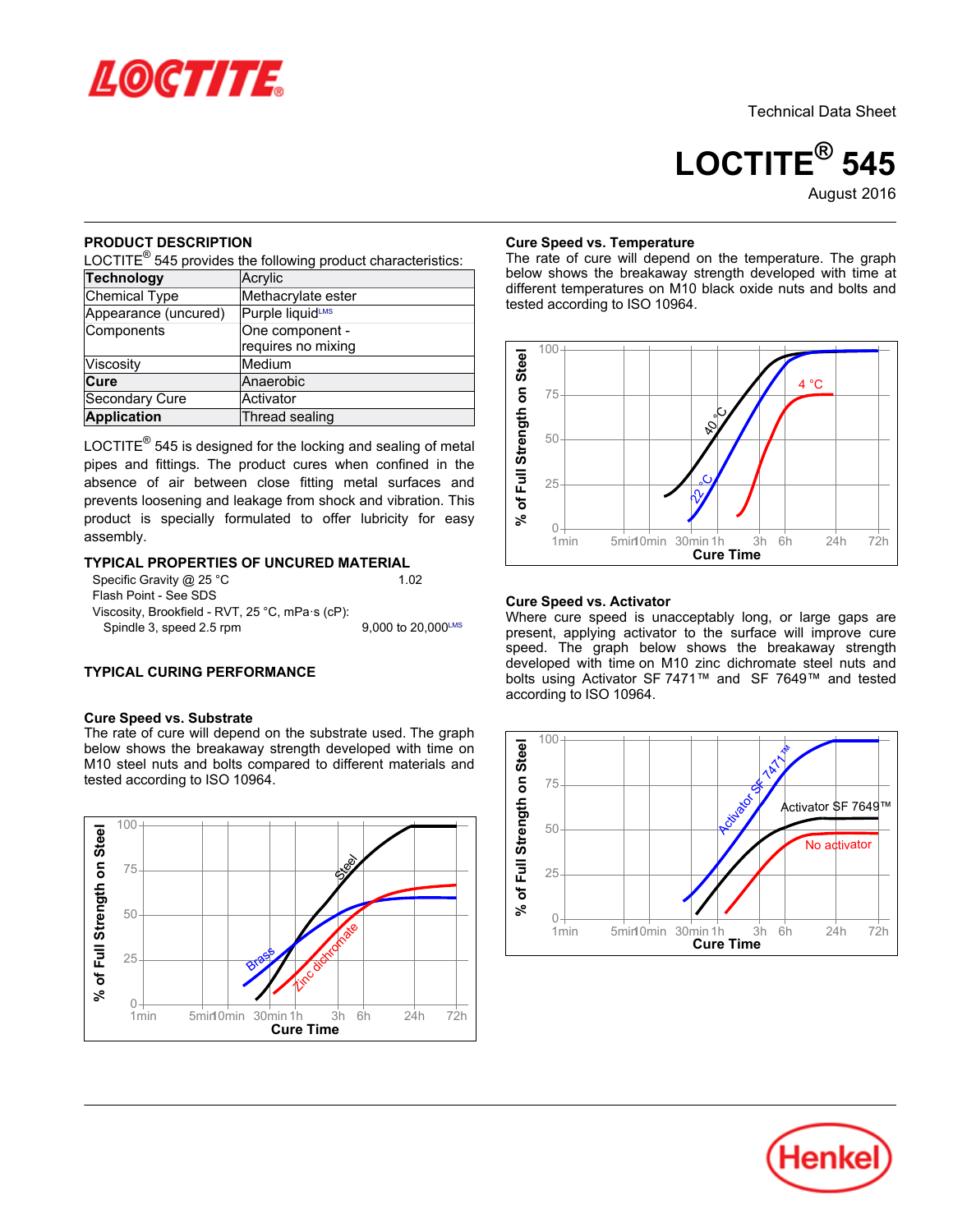# **TYPICAL PROPERTIES OF CURED MATERIAL**

| <b>Physical Properties:</b>                                       |                     |
|-------------------------------------------------------------------|---------------------|
| Coefficient of Thermal Expansion,<br>ISO 11359-2. K <sup>-1</sup> | $80 \times 10^{-6}$ |
| Coefficient of Thermal Conductivity, ISO 8302,<br>$W/(m \cdot K)$ | 0 <sub>1</sub>      |
| Specific Heat, kJ/(kg·K)                                          | 0.3                 |

## **TYPICAL PERFORMANCE OF CURED MATERIAL Adhesive Properties**

| After 24 hours $@$ 22 °C<br>Breakaway Torque, ISO 10964:<br>M <sub>10</sub> steel nuts and bolts | N⋅m<br>(lb.in.)            | (20)                      |
|--------------------------------------------------------------------------------------------------|----------------------------|---------------------------|
| Compressive Shear Strength, ISO 10123:                                                           |                            |                           |
| Steel pins and collars                                                                           | N/mm <sup>2</sup><br>(psi) | $\geq$ 1 5 <sup>LMS</sup> |

## **TYPICAL ENVIRONMENTAL RESISTANCE**

Cured for 1 week @ 22 °C

Breakloose Torque, ISO 10964, Pre-torqued to 5 N·m: M10 zinc phosphate steel nuts and bolts

# **Heat Aging**

Aged at temperature indicated and tested @ 22 °C



## **Cold Strength**

This product has been tested to -75°C (-100 F). This product may product has been tested to -75 G (-166 F). This pro<br>may work below this temperature, but has not been tested.

| <b>Chemical/Solvent Resistance</b>                    |  |
|-------------------------------------------------------|--|
| Aged under conditions indicated and tested $@$ 22 °C. |  |

|                            |     | % of initial strength |      |       |
|----------------------------|-----|-----------------------|------|-------|
| <b>Environment</b>         | °C  | 100 h                 | 500h | 1000h |
| Motor oil (MIL-L-46152)    | 125 | 100                   | 100  | 100   |
| Unleaded gasoline          | 22  | 100                   | 100  | 95    |
| Brake fluid                | 22  | 100                   | 100  | 100   |
| Ethanol                    | 22  | 100                   | 90   | 90    |
| Acetone                    | 22  | 100                   | 95   | 95    |
| Water/glycol 50/50         | 87  | 100                   | 100  | 100   |
| E85 Ethanol fuel           | 22  | N/A                   | 90   | 120   |
| B100 Bio-Diesel            | 22  | N/A                   | 85   | 80    |
| DEF (AdBlue <sup>®</sup> ) | 22  |                       | 115  | 120   |

## **GENERAL INFORMATION**

**This product is not recommended for use in pure oxygen and/or oxygen rich systems and should not be selected as a sealant for chlorine or other strong oxidizing materials.**

## **For safe handling information on this product, consult the Safety Data Sheet (SDS).**

Where aqueous washing systems are used to clean the surfaces before bonding, it is important to check for compatibility of the washing solution with the adhesive. In some cases these aqueous washes can affect the cure and performance of the adhesive.

This product is not normally recommended for use on plastics (particularly thermoplastic materials where stress cracking of the plastic could result). Users are recommended to confirm are plastic codid resulty. Obers are recommentationally

## **Directions for use:**

# **For Assembly**

- 1. For best results, clean all surfaces (external and internal) or seet resulte, siearl all sarraces (external and in<br>with a LOCTITE® cleaning solvent and allow to dry.
- 2. If the material is an inactive metal or the cure speed is too slow, spray all threads with Activator 7471™ or 7649™ and allow to dry.
- 3. Apply a 360° bead of product to the leading threads of the male fitting, leaving the first thread free. Force the mate inting, identify the first thread free. Force the<br>material into the threads to thoroughly fill the voids. For bigger threads and voids, adjust product amount accordingly and apply a 360° bead of product on the female threads also.
- 4. Using compliant practices, assemble and wrench tighten fittings in accordance with manufacturers fittings in accordance<br>recommendations.
- 5. Properly tightened fittings will seal instantly to moderate pressures. For maximum pressure resistance and solvent resistance allow the product to cure a minimum of 24 hours.

## **For Disassembly**

- <sub>2</sub>. *Disassemary*<br>1. Remove with standard hand tools.
- 2. Where hand tools do not work because of excessive engagement length or large diameters (over 1"), apply localized heat to approximately 250 °C (480F). Disassemble while hot.

## **For Cleanup**

1. Cured product can be removed with a combination of soaking in a LOCTITE<sup>®</sup> solvent and mechanical abrasion<br>soaking in a LOCTITE<sup>®</sup> solvent and mechanical abrasion such as a wire brush.

## **Loctite Material SpecificationLMS**

LMS dated September-1, 1995. Test reports for each batch are available for the indicated properties. LMS test reports include selected QC test parameters considered appropriate to specifications for customer use. Additionally, comprehensive controls are in place to assure product quality and consistency. Special customer specification requirements may be coordinated through Henkel Quality.